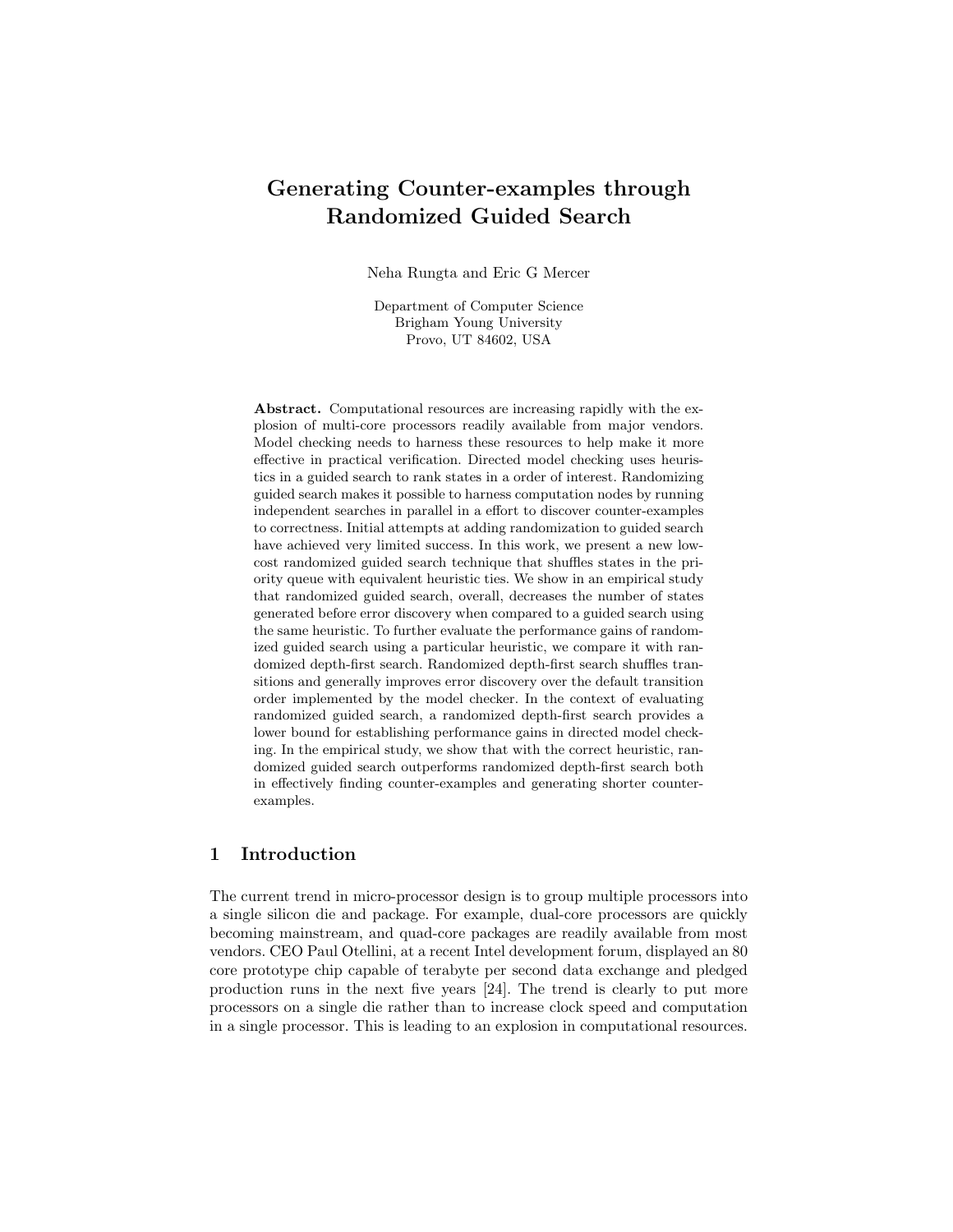The question for the model checking community given the growth in multicore processors, as well as parallel and distributed systems, is how can we harness this computation power? At the heart of explicit state model checking is an exhaustive proof to show the absence of a specific behavior. The proof literally enumerates, in a largely brute-force manner, the entire behavior space of the system being verified [5]. The complexity of the systems, however, limits practical application of model checking in both time and space. Aggregating the available computation resources to solve the model checking problem can help to improve the situation.

Parallel and distributed model checking has shown some limited promise in utilizing large amounts of computation resources [34, 20, 1, 19, 4, 18]. The focus of the community is to find ways to harness several computation nodes to cooperatively construct the exhaustive proof. These approaches generally look appealing in low node counts but are less efficient as more computation nodes are added [21]. Seminal work goes so far as to prove that depth-first search itself is inherently sequential and does not lend itself to parallel computation [28]. This may explain the lack of scaling in current approaches and possibly suggest that we need a fundamentally different algorithm for model checking that is less sequential and more amenable to parallelization.

As a counterpoint, it is possible to parallelize model checking by moving away from an exhaustive proof and instead focus on counter-example generation. In other words, run several independent experiments with some degree of randomization on individual computation nodes to find a counter-example to the proof. This is in contrast to several computation nodes cooperatively constructing an exhaustive proof. The shift in focus from exhaustive proof to counter-example generation began in the directed model checking community, and it opens new avenues for distributed model checking.

Early researchers of parallel and distributed model checking explored the concept of random walk for counter-example generation with modest success [16, 33, 23]. Random walk has inherently low memory requirements, and the work distributes these random walk based searches over many computation nodes in hopes of discovering a counter-example. The effectiveness of random walk in terms of coverage is critically dependent on the structure of the model [27, 2, 17]. Empirical studies show that random walk is not very useful for error discovery in the models where it achieves poor coverage. This creates a need for effective randomized searches which better harness the computation resources.

Recent work studying default search order in model checker performance contributes a key insight to randomization of a regular depth-first search [7]. Controlling for default search order in depth-first search by randomly choosing transitions to explore (randomized DFS) dramatically improves counterexample generation [6]. Independent randomized DFS searches easily distribute to any number of computation nodes, however, like any search method, randomized DFS breaks down in certain models [31]. The issue in randomized DFS is that it blindly moves through the behavior space even when there is informa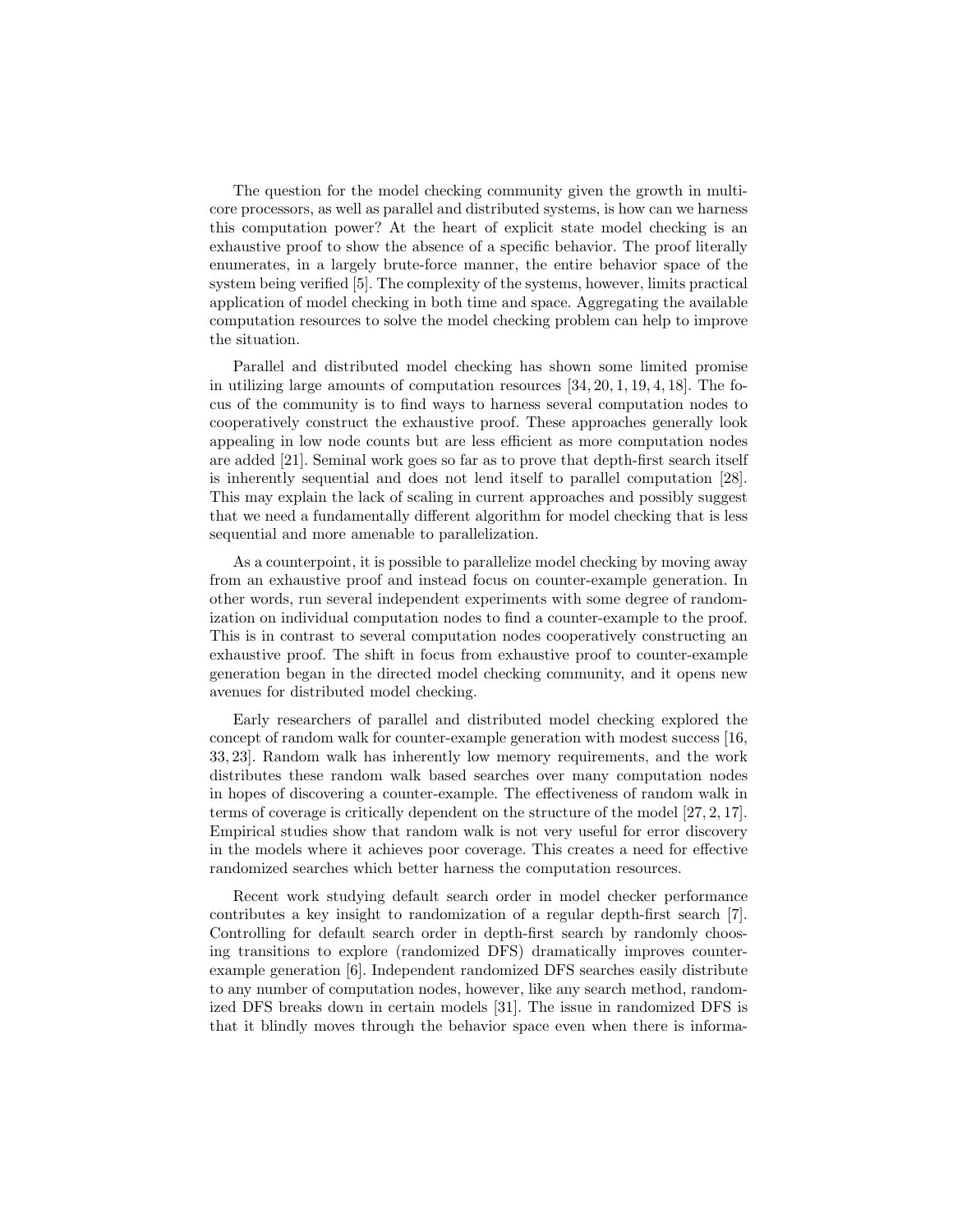tion readily available about the structure of the model and the property being invalidated that can improve the search.

Directed model checking uses heuristics to rank interest in states and guide the search of the behavior space to efficiently generate counter-examples [36, 9, 10, 15, 26, 32, 8, 30]. The heuristics generally consider either the model structure or the property being validated to rank the states. A guided search then orders the states in a priority queue based on the heuristic rankings where states estimated to lead more quickly to a counter-example are explored before other states. Guided search is effective in counter-example generation and often succeeds where depth-first search fails. More importantly, the length of the counter-examples generated by guided search algorithms are often shorter than those generated by depth-first search. This simplifies the developers task of understanding the counter-example.

Guided search can also benefit from randomization, and like depth-first search, once randomized, it can be run independently in parallel (randomized  $GDS<sup>1</sup>$ ). Preliminary work in randomized GDS chooses randomly from the first n-best entries of the priority queue when selecting the next state to explore [22]. The effectiveness of the randomization is not clear from the empirical study. In some instances, the randomization helps; while in other instances, the randomization hurts. The control,  $n$ , in [22] only ranges over a limited set of values between two and five, and the algorithm also does not distinguish between states in the priority queue with different heuristic values. In Java PathFinder v4.0 (JPF), it is also possible to execute a randomized GDS by randomizing the transition order in generating successors before adding them to the priority queue. This randomization, however, has very limited impact on the actual default search order in the guided search. Clearly, there are several open questions in randomized GDS left to be explored.

This paper presents a new randomized GDS algorithm that completely shuffles states in the priority queue with equal heuristic rankings. We show that full randomization of the guided search improves the effectiveness of the search over default search order in an empirical study. The empirical study uses characterized benchmarks from [7, 31] and published heuristics for the JPF, [35], and Estes, [25], model checkers. This paper also presents a second empirical study on the new randomized GDS algorithm in context of randomized DFS using the previously mentioned models and heuristics. The second study highlights the role of the heuristic in performance. When the heuristic is correctly matched to the models and properties, the new randomized GDS algorithm outperforms randomized DFS in both the effectiveness of the search in finding counter-examples and the length of the counter-examples. When the heuristic is not correctly matched to the models or properties, randomized DFS is more effective in error discovery which demonstrates a need to develop better heuristics for those classes of models and properties.

 $^{\rm 1}$  We use randomized GDS to refer generally to any algorithm that adds randomization into guided search and we will clearly indicate how the search is randomized in the context in which it appears.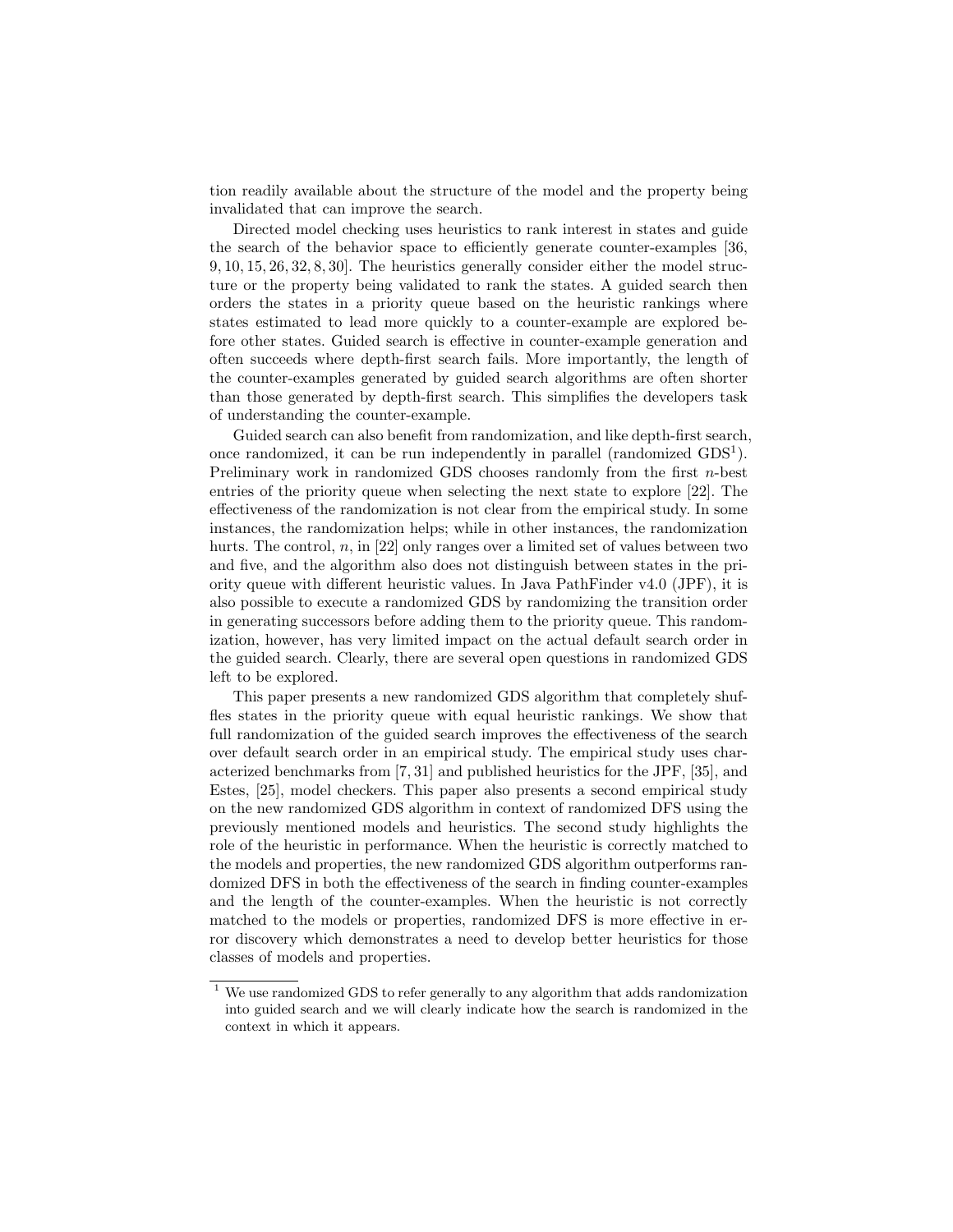The algorithm and empirical studies in this paper underscore a need to develop methods that match heuristics to models and the properties being disproved. This work and other work such as [22] and [6] also revisit a new way to view randomization, model checking, and search techniques. It motivates a need to study and understand how to best use randomization in model checking and parallelization for counter-example generation. Research in this area is especially timely given the rapid increase in computational resources, and more importantly, the ever increasing need for practical model checking in system design.

#### 2 Background

It is important to control for default search order when evaluating model checking algorithms because implementation details in the model checker itself affect performance to a larger degree than previously supposed [7]. For example, in a simple depth-first search, the state at the top of a search stack may have several enabled transitions that move the current state to the next state of computation. The choices arise from non-determinism in the model, where the non-determinism is usually a result of scheduling decisions or input locations. The principle observation in [7] is that controlling for the default order in which a model checker selects transitions during depth-first search dramatically affects the outcome of counter-example generation. The work in [7] proposes a randomized DFS that controls for default transition order by shuffling transitions enabled at each state. Follow on work in [6] shows that randomized DFS is effective in counter-example generation across their benchmark  $set<sup>2</sup>$ . In the words of [7], "[T]hese findings tell a strong cautionary tale", because default search order significantly affects performance of the techniques being evaluated in comparison studies. This is especially critical for directed model checking which relies on comparison studies to establish performance gains.

Directed model checking uses guided search rather than depth-first or breadthfirst search to find counter-examples for the property being verified. The fundamental assumption is that an error does exist in the model, and the goal is to find the error before exhausting computation resources. The work in this paper focuses on best-first search; although, the ideas are equally applicable to  $A^*$  and other guided search techniques. A best-first search is illustrated in Figure 1. The top state in Figure 1 is the initial state. At each iteration of the search, a state is removed from a priority queue, its successors are generated, ranked by a heuristic function, and inserted into the priority queue. For example, the initial state in Figure 1 has three successors which are ranked 12, 9, and 2. These states are inserted into the priority queue. The next iteration of the search removes the state with rank 2 from the priority queue and repeats the process. The heuristic function estimates the nearness of a state to an actual goal state. The goal state

<sup>2</sup> There are other default orders in model checkers that are yet to be controlled as evidenced in [31]. where different version of JPF yield different results in randomized DFS.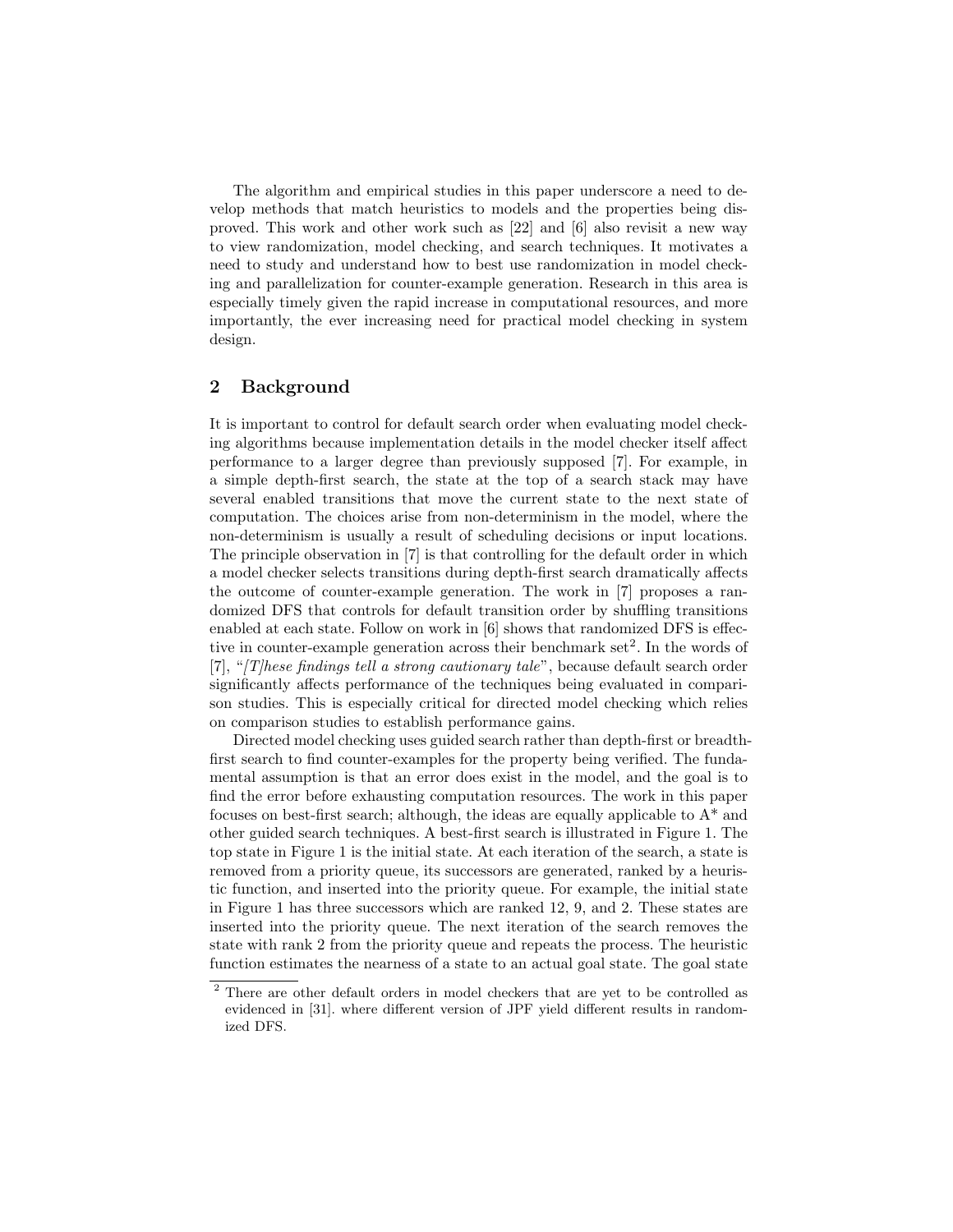

Fig. 1. An illustration of best-first search that chooses the state nearest to the goal state to expand in the search based on a heuristic function.

in our example is marked with the 'e' character. The goal state in directed model checking is an error state from which we build a counter-example to the specified property. A good heuristic for a best-first search often converges quickly to an error state, and the length of the counter-example is near minimal.

Directed model checking critically relies on empirical studies to show performance gains over depth-first search, and like depth-first search, must control for default search order. For example, consider a priority search queue that contains over 100,000 states and a heuristic function that assigns an integer value between one and six to each state. Invariably, there are many thousand states with equivalent heuristic values. The order in which they are explored is largely controlled by the order in which they are generated by the model checker and ordered in the priority queue. During a guided search, some function compares the heuristic value of a newly generated state to the heuristic values of existing states in the queue before inserting the new state in the queue based on its ranking. Most often, this function uses a pre-determined ordering to sort states that have the same heuristic value. For example, when comparing a newly generated state,  $s_1$ , with a heuristic value, x, to an existing state in the priority queue,  $s_2$ , with a heuristic value, x, the state ordering function always inserts state  $s_1$  after  $s_2$  in the priority queue. The order in which states  $s_1$  and  $s_2$  are explored can potentially affect the total number of states generated before error discovery—a fact disregarded by the ordering function. The lesson from [7] is that these default choices in the model checker need to be controlled. This gives rise to randomized GDS which in the context of this paper refers to a best-first search with some randomization to control for default order.

There are several ways to implement randomized GDS, and each controls for default order in the priority queue to a certain extent. For example, [22] chooses the *n*-best entries in the priority queue, and JPF  $v4.0$  allows the transition order to be shuffled during state generation. The former method shows some potential while the later method is not effective in randomization. This paper presents a new algorithm for randomized GDS that controls for all heuristic ties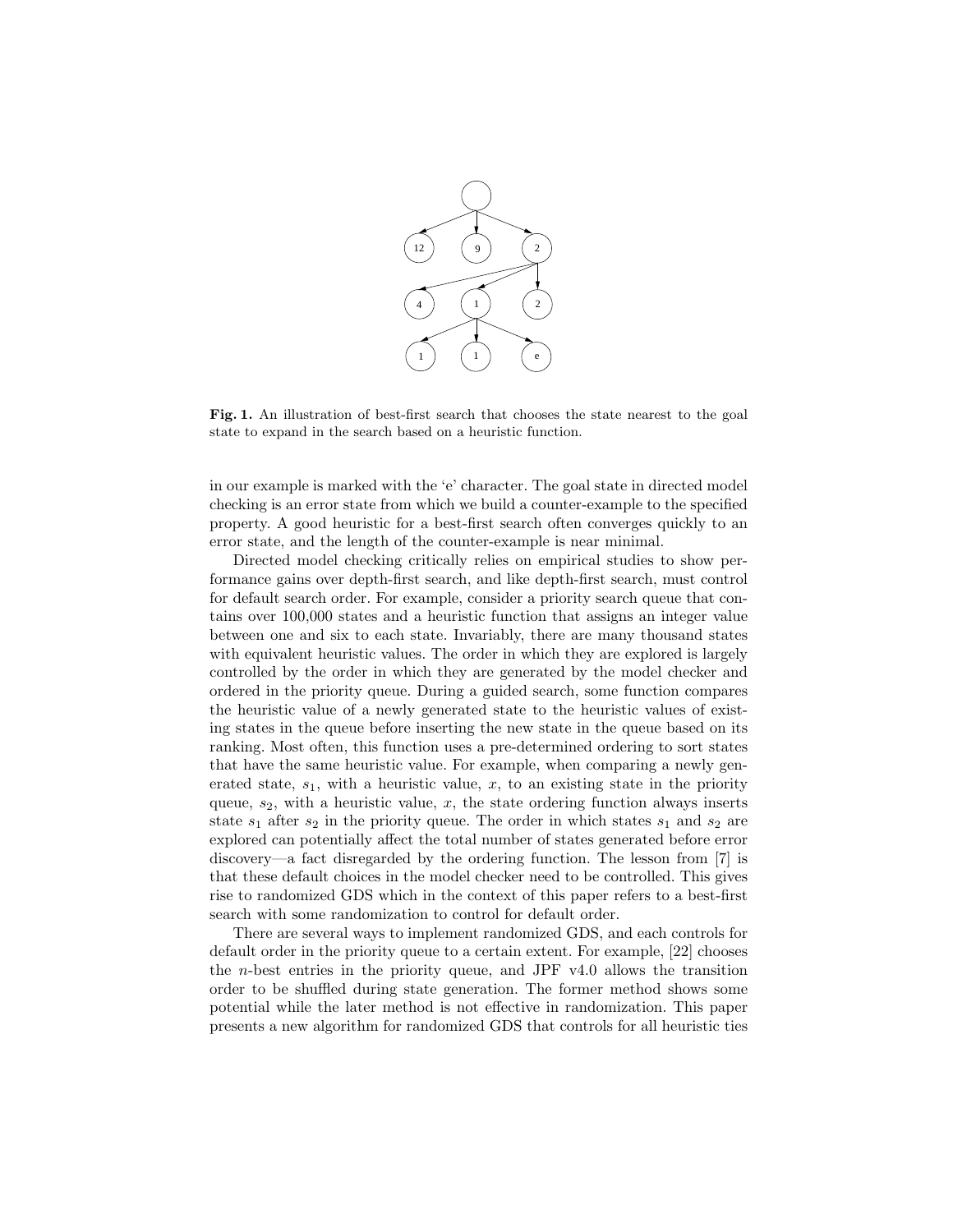in the priority queue. We show that with the correct heuristic function, our new algorithm for randomized GDS outperforms not only the best-first search using default ordering but randomized DFS as well. This is especially true in models that are hard—that is models where randomized DFS is not successful.

### 3 Randomized GDS

Current techniques for randomization of guided search are not effective in exploiting the full potential of the randomization. For example, as mentioned previously, the approach presented in  $[22]$  limits the randomization to the *n*best entries in the priority queue, where  $n$  is specified by the user. As another example, JPF allows for randomization in its searches. To understand its approach, we need to first look at its priority queue implementation; specifically, the DefaultComparator class. The class uses state identifiers and hash values to resolve heuristic ties between states in the priority queue. The state identifiers and hash values map to the same states in every single run of a guided search and deterministically resolve the heuristic ties. Turning on the randomize choices option in JPF successfully modifies the order in which successors, for a particular state, are added to the priority queue because the successors are now assigned different state identifiers every time we execute a guided search trial. This randomized GDS approach causes only a small amount of variance in the number of states generated before error discovery when compared to the guided search since the randomization is limited to the successors of a given state. Our studies show that the limited amount of randomization is not effective in significantly changing default search order.

To fully exploit the potential of randomization in directed model checking we define a randomized GDS algorithm that randomly shuffles states with equivalent heuristic ranking in the priority queue. The pseudo-code for this algorithm is presented in Figure 2. In our randomized GDS algorithm, we associate a random value with each state generated during model checking in addition to its heuristic value. The tuple  $\langle s_i, h_i, r_i \rangle$  in Figure 2 is an element stored in the priority queue where  $s_i$  is the state,  $h_i$  is the heuristic ranking of  $s_i$ , and  $r_i$  is the random value associated with  $s_i$ . The randomized GDS algorithm employs a new comparator function, compare vals, which is also shown in Figure 2 that uses the random values as a secondary key to sort states with the same heuristic rankings. This approach enables us to effectively randomize the order of states with same heuristic values across different states and search levels. The new randomized GDS algorithm has a low cost of randomization because maintaining the random value is the only additional cost it incurs when compared to a regular guided search. Several trials of the new randomized GDS algorithm can be launched in parallel on different computation nodes since each trial is independent of the other.

We present an empirical study that compares the performance of our randomized GDS algorithm to a guided search in the JPF v4.0 model checker using default search order. JPF contains a suite of structural heuristics [15] that exploit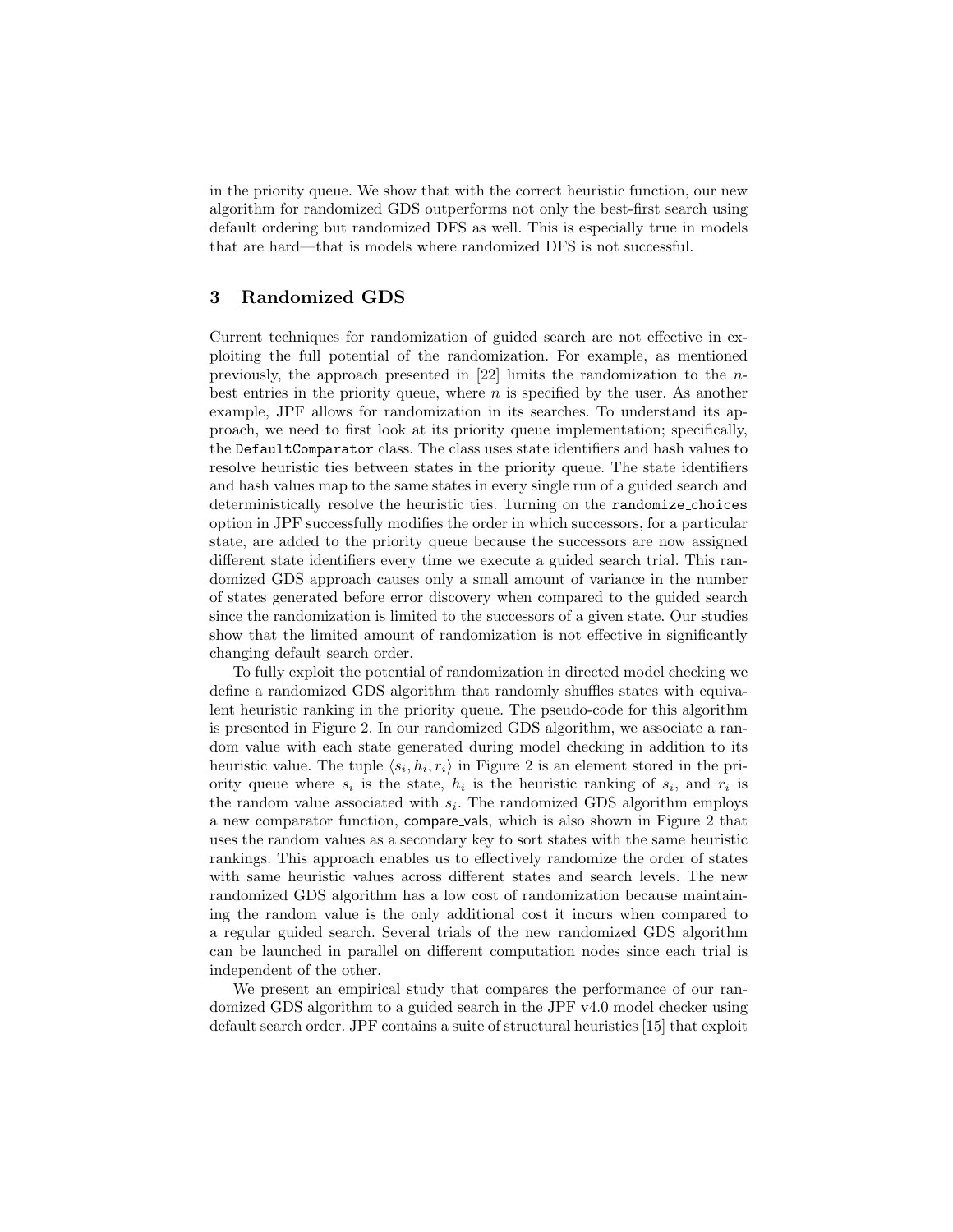```
/∗ Add initial element \langle s_0, h_0, r_0 \rangleto PriorityQueue PQ ∗/
procedure randomized guided search()
   while PQ \neq \emptyset do
     \langle s_i, h_i, r_i \rangle := PQ.dequeue()
      for each s' \in successors(s_i) do
        if error(s') then
           return Error Trace
        else
           PQ. enqueue(\langle s', \text{heuristic}(s'), \text{rand_val}(\rangle))return No Errors Found
   /∗ PriorityQueue PQ uses compare vals to order states ∗/
procedure compare_vals(\langle s_1, h_1, r_1 \rangle, \langle s_2, h_2, r_2 \rangle)if h_1 > h_2 then
     return true
   else if h_1 < h_2 then
     return false
   else
     if r_1 > r_2 then
        return true
     else
        return false
```
Fig. 2. Pseudo-code for randomized GDS that shuffles states with the same heuristic values

thread properties in Java programs and also has a heuristic for finding feasible abstract counter-examples [26, 15]. The Java models used in this study are small to medium sized programs that contain concurrency errors. These models have been collected from different sources: original papers presenting the heuristics [15], concurrency literature [12], research describing Java specific errors [14], and the IBM benchmark suite [13]. Additionally, these models are characterized to a certain degree having been used recently in two extensive benchmarking studies [7, 31]. Our empirical study is conducted on a super-computing cluster with 618 nodes<sup>3</sup>. We conduct a single experiment of executing 100 trials of our randomized GDS algorithm for each subject in the study. The choice of 100 trials is arbitrary, but we believe its size is sufficient to indicate general trends in performance. The randomized GDS trials and the guided search are allocated 7GB RAM, and the execution time is bounded at 1 hour. The 1 hour is again arbitrary but together with 100 trials constitutes an upper bound of 1000 hours of computation for each model—a significant amount of resources.

Table 1 compares a default order guided search with our new randomized GDS algorithm in JPF. We present results for four different heuristics in JPF: choose free heuristic, most blocked heuristic, interleaving heuristic, and the prefer thread heuristic. Based on the description of the heuristics in [15] and our knowledge

<sup>3</sup> We thank Ira and Mary Lou Fulton for their generous donations to the BYU Supercomputing laboratory. Without them, this work would not be possible.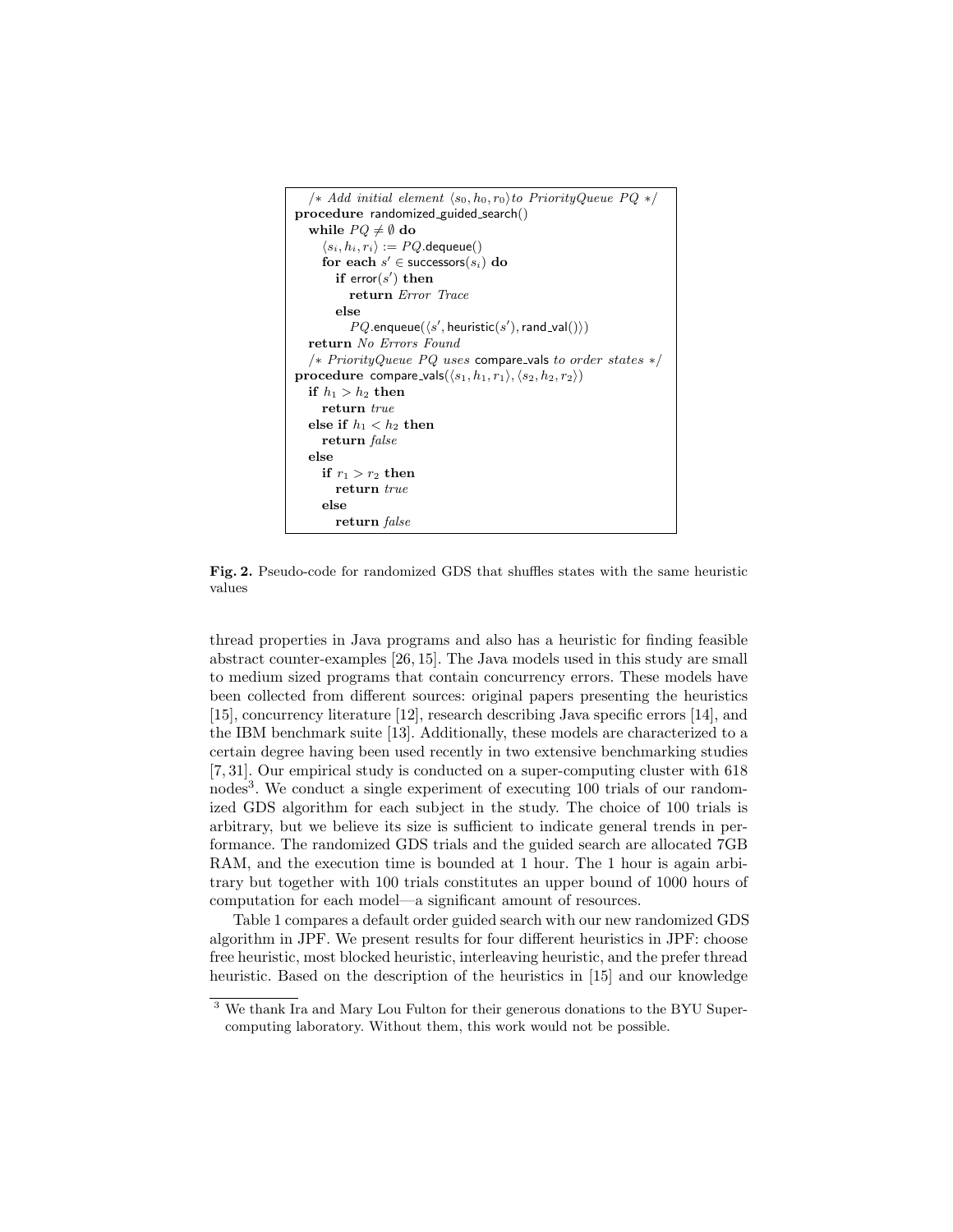| $\vert$ Model                        | GDS                      | Randomized-GDS |                    |                   |                     |        |  |  |
|--------------------------------------|--------------------------|----------------|--------------------|-------------------|---------------------|--------|--|--|
|                                      |                          |                | PED Minimum        | Mean              | Maximum 95% CI      |        |  |  |
| <b>ChooseFree Heuristic</b>          |                          |                |                    |                   |                     |        |  |  |
| Deos(abstracted)                     | 16                       | 1.00           | 11                 | 40                | 423                 | 14     |  |  |
| RwNoExcpChk(2,100,1)                 | 372,826                  | 1.00           | 769                | 6,419             | 20,865              | 739    |  |  |
| MostBlocked Heuristic                |                          |                |                    |                   |                     |        |  |  |
| Clean(1,1,12)                        | 188                      | 1.00           | $\overline{33}$    | 377               | 993                 | 59     |  |  |
| $\overline{\text{Piper}(2,2,2)}$     | 16,437                   | 1.00           | $\overline{240}$   | 1,338             | 3,909               | 171    |  |  |
| Piper(2,4,4)                         | $2,478,360*$             | 0.87           |                    | 138,916 1,229,530 | 2,274,249 116,015   |        |  |  |
| <b>Interleaving Heuristic</b>        |                          |                |                    |                   |                     |        |  |  |
| $\overline{\text{Raxextended}(4,3)}$ | $1,225,743^*$            | 1.00           | 404                | 20,774            | 670,813             | 14,480 |  |  |
| <b>PreferThreads Heuristic</b>       |                          |                |                    |                   |                     |        |  |  |
| Accountsubtype(2,2)                  | $2,225,914*$             | 1.00           | 30,726             | 193,313           | 642,193             | 94     |  |  |
| Producter consumer(1,10,4)           | $1,783,620*$             | 0.93           | 2,774              | 145,466           | 742,693             | 36,519 |  |  |
| Product crossumer(1,12,4)            | $1,781,899*$             | 0.90           | 13,830             | 238,092           | 960,610             | 52,981 |  |  |
| Product crossumer(1,16,4)            | $1,781,530*$             | 0.49           | 7,280              | 257,131           | 889,248             | 67,850 |  |  |
| Producter consumer(1, 8, 4)          | $1,835,216*$             | 1.00           | 1,148              | 156,428           | 925,537             | 38,689 |  |  |
| Producter consumer(2,2,4)            | $2,591,457*$             | 1.00           | 10,902             | 109,394           | 313,929             | 13,602 |  |  |
| Producter consumer(2,4,4)            | $2,016,936*$             | $1.00\,$       | 2,592              | 213,491           | 1,122,008           | 45,523 |  |  |
| Producter consumer(2, 8, 4)          | $1,721,824$ <sup>*</sup> | 0.68           | 21,055             | 434,401           | 1,098,461           | 77,976 |  |  |
| Reorder(1,1)                         | 144                      | 1.00           | 40                 | 98                | 163                 |        |  |  |
| Reorder(1,5)                         | 545                      | 1.00           | 36                 | 14,864            | 64,447              | 4,312  |  |  |
| Reorder(10,1)                        | 1,727,521                | 0.00           |                    |                   |                     |        |  |  |
| Reorder(5,1)                         | 15,207                   | 1.00           | 393                | 10,850            | 30,790              | 1,473  |  |  |
| Reorder(8,1)                         | 274,125                  | 0.80           | 10,789             | 714,454           | 2,624,613 120,013   |        |  |  |
| Reorder(9,1)                         | 691,264                  | 0.32           | 324,035            | 861,445           | 1,412,937 110,618   |        |  |  |
| Twostage(1,1)                        | 218                      | 1.00           | 53                 | 134               | 246                 |        |  |  |
| $\overline{\text{Twostage}}(2,5)$    | $\overline{24,}187$      | 0.96           | 218                | 361,571           | 1,681,177           | 97,480 |  |  |
| $\overline{\text{Twostage}}(5,2)$    | 322,593                  | 0.96           | 5,419              | 417,841           | 2,170,752           | 95,440 |  |  |
| Twostage(6,1)                        | 716,413                  | 0.94           | 31,346             | 486,830           | 1,626,718           | 76,994 |  |  |
| Twostage(7,1)                        | $2,354,460*$             | 0.36           | 81,218             | 867,382           | 1,411,624 120,191   |        |  |  |
| Twostage(8,1)                        | $2, 119, 657*$           | 0.05           | 178,476            | 755,151           | 1,259,085 514,492   |        |  |  |
| Wronglock(1,1)                       | 156                      | 1.00           | 37                 | 67                | 122                 |        |  |  |
| Wronglock(1,10)                      | 7,391                    | 1.00           | 94                 | 98,616            | 1,805,704           | 58,614 |  |  |
| Wronglock(1,20)                      | 7,391                    | 0.78           | 97                 | 562               | 2328                | 99     |  |  |
| Wronglock(10,1)                      | $2,330,993*$             | 1.00           | 795                | 4,848             | $\overline{26,070}$ | 834    |  |  |
| Wronglock(20,1)                      | $2,056,532*$             | 1.00           | $\overline{3,176}$ | 32,484            | 163,642             | 6,282  |  |  |

Table 1. Comparing the performance of guided search (GDS) and randomized guided search (Randomized-GDS) using the heuristics in JPF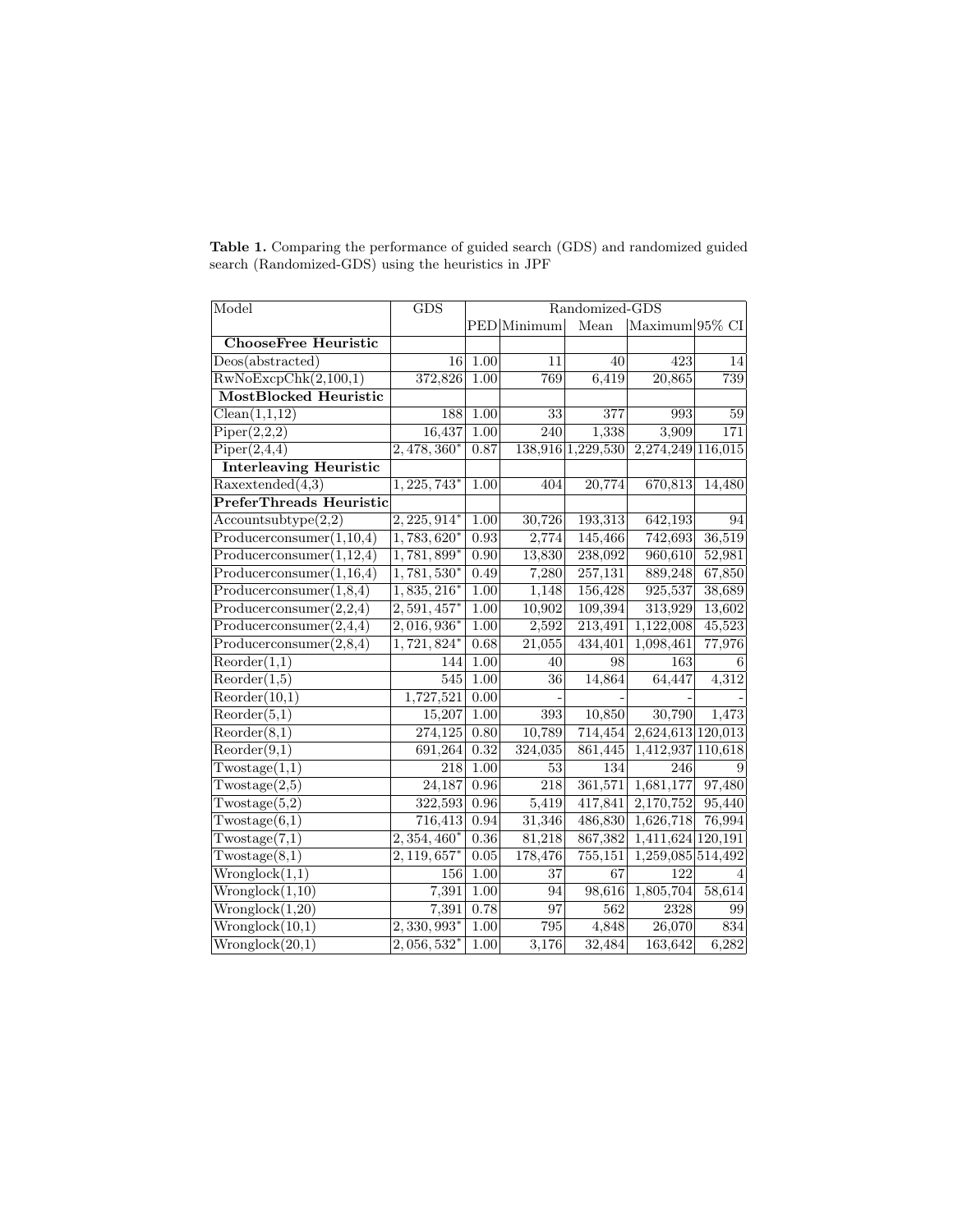of the models, we pick heuristics that are most likely to work well for a given model. We present, in Table 1, the number of states generated for a default order guided search (GDS). The values in Table 1 with the form,  $x^*$ , indicate that the search generated  $x$  number of states before running out of either time or memory. For the new randomized GDS algorithm (Randomized-GDS), in Table 1, we present the following statistics: path error density (PED), minimum (Minimum) and maximum (Maximum) number of states generated in a single error discovering randomized GDS trial among all the trials, mean (Mean) number of states generated in all the error discovering randomized GDS trials, and the 95% confidence interval (95% CI) for the mean number of states. The path error density is the ratio of the number of error discovering randomized GDS trials to the total number of trials executed.

The results in Table 1 show that the new randomized GDS algorithm, overall, improves the error discovery for a given heuristic over default search order. In the AccountSubtype(2,2) model, the default order guided search does not find an error even after exploring over 2.22 million states. In contrast, all 100 trials of the new randomized GDS algorithm find an error and explore only 193, 313 states—on an average—before error discovery. Furthermore, the maximum number of states generated—642,193—by a single randomized GDS run of the new algorithm is also dramatically lower than the number of states generated by the default order guided search. Similar behavior is observed in all the ProducerConsumer models, and some TwoStage, Piper, and Wronglock models. In certain models, the mean number of states generated by the new randomized GDS algorithm is more than the states generated by the default order guided search, as seen in the Deos(abstracted) and Reorder(1,5) models; however, even in these models the minimum number of states generated by the new randomized GDS algorithm is less than the number of states generated by the default order guided search.

Table 2 presents the results of running our new randomized GDS algorithm on different distance heuristic functions implemented in the Estes model checker [25]. We evaluate three specific distance heuristic functions in Table 2: FSM [11], EFSM [29], and e-FCA [30]. The only change in the setup for evaluating heuristics in Estes from the study in JPF is that the randomized GDS trials and guided search using default search order are allocated 2 GB of RAM. The performance of the FSM distance heuristic function improves with the new randomized GDS algorithm as seen in Table 2. In the Barbershop(11) model, the default order guided search does not find an error in over 1.3 million states while the new randomized GDS algorithm explores only 813, 644 states—on an average—in 15 error discovering trials. It is interesting to note that for some models, the default order guided search outperforms the new randomized GDS algorithm using the EFSM and e-FCA distance heuristics. For example, in the Barbershop(20) model, 1767 states are generated with guided search while the minimum number of states generated by the randomized GDS algorithm is 5099. The examples where default order guided search outperforms the new randomized GDS algorithm support the hypothesis presented in [7] that certain reported performance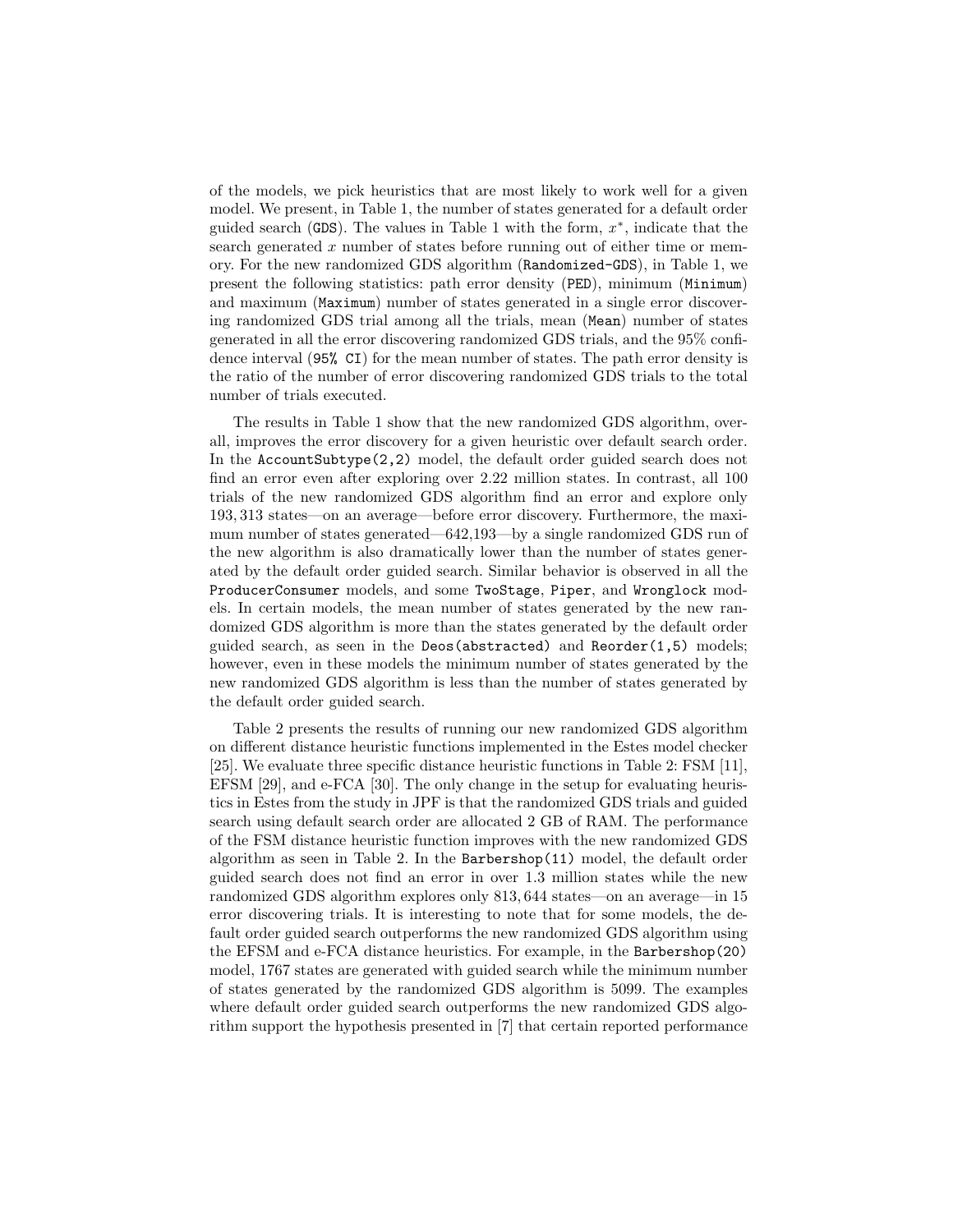| Model                 | <b>GDS</b>     | Randomized-GDS |                  |                  |                        |         |  |  |  |  |  |
|-----------------------|----------------|----------------|------------------|------------------|------------------------|---------|--|--|--|--|--|
|                       |                |                | PED Minimum Mean |                  | Maximum 95% CI         |         |  |  |  |  |  |
| <b>FSM</b> Heuristic  |                |                |                  |                  |                        |         |  |  |  |  |  |
| Barbershop(5)         | 132,376        | 1.00           | 13,917           | 59,496           | 154,473                | 5,948   |  |  |  |  |  |
| Barbershop(9)         | 492,166        | 0.59           |                  | 61,732 785,698   | 2,003,928 118,996      |         |  |  |  |  |  |
| Barbershop(11)        | $1, 292, 835*$ | 0.15           |                  | 381,808 813,644  | 1,247,461              | 157,172 |  |  |  |  |  |
| e-fca Heuristic       |                |                |                  |                  |                        |         |  |  |  |  |  |
| Barbershop(5)         | 814            | 1.00           | 921              | 1,012            | 1,308                  | 13      |  |  |  |  |  |
| Barbershop(9)         | 1,070          | 1.00           | 1,543            | 1,692            | 1,918                  | 18      |  |  |  |  |  |
| Barbershop(11)        | 1,196          | 1.00           | 1,939            | 2,243            | 2,671                  | 27      |  |  |  |  |  |
| Barbershop(20)        | 1,767          | 1.00           | 5,099            | $\sqrt{6,319}$   | 8,439                  | 131     |  |  |  |  |  |
| Barbershop(25)        | 2,086          | 1.00           | 7,654            | 9,873            | 12,657                 | 233     |  |  |  |  |  |
| <b>EFSM Heuristic</b> |                |                |                  |                  |                        |         |  |  |  |  |  |
| Barbershop(5)         | 21,706         | 1.00           | 4,950            | 19,849           | 67,875                 | 1,853   |  |  |  |  |  |
| Barbershop(9)         | 17,537         | 0.65           |                  | 94, 357 816, 848 | $\overline{1,999,595}$ | 129,344 |  |  |  |  |  |
| Barbershop(11)        | 30,256         | 0.06           |                  | 293,893 701,278  | 1,181,985 412,829      |         |  |  |  |  |  |

Table 2. Comparing the performance of guided search (GDS) and randomized guided search (Randomized-GDS) using the heuristics in Estes

gains of directed model checking techniques can potentially be an artifact of the default order implemented by the model checker rather than the technique itself.

This empirical study shows—on an average—that the new randomized GDS algorithm is a better search technique than a default order guided search with no randomization. As a side note, we omit the results on the algorithm in [22] and JPF's random choice generator because they are not competitive with the new randomized GDS algorithm. For the remainder of this paper, we use randomized GDS to refer to our new randomized GDS algorithm. The next section shows in another empirical study that with the correct heuristic, randomized GDS performs well in the models where randomized DFS is unable to find an error. We refer to these models as hard as defined in [31].

### 4 Evaluation

Randomized DFS serves as a good standard for comparison when we evaluate the performance gains of randomized GDS [31]. Randomized GDS and randomized DFS both effectively control for the default search of the model checker implementation which makes them well-suited for comparison. Also, when evaluating the performance of a new heuristic, it is sometimes hard to find another heuristic that is designed to work on the same class of programs or properties. Randomized DFS serves as an ideal comparison technique to evaluate the performance of such heuristics. It also provides a tighter lower bound on performance than say a metric based on stateless random walk [31] and is a significant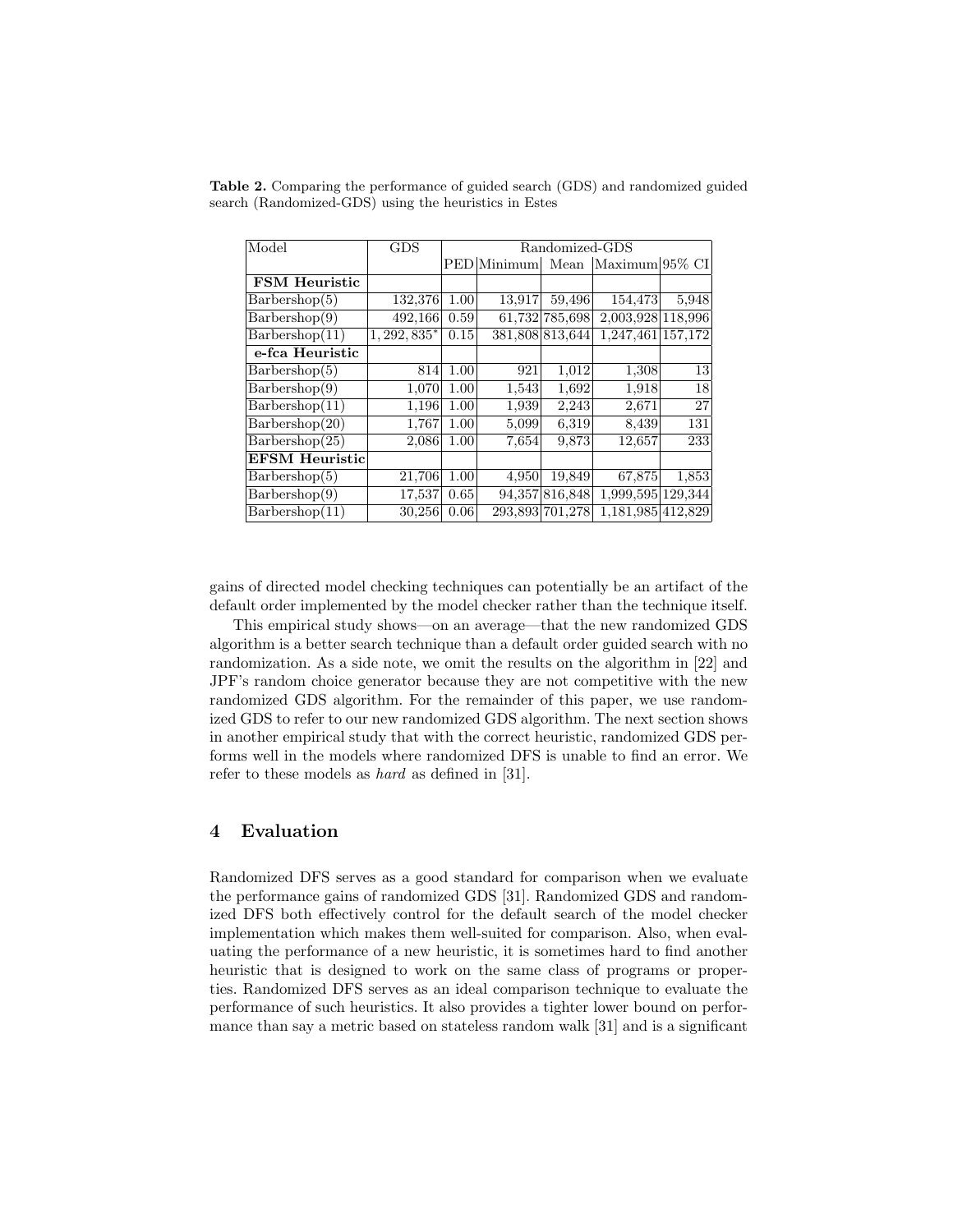bar to overcome when showing performance gains in stateful techniques such as randomized GDS.

We design an empirical study to compare the performance of existing heuristics, using randomized GDS, to randomized DFS implemented by JPF. Like the previous study, we run 100 trials of randomized GDS for each model and an equal number of randomized DFS trials. We bound the execution time at 1 hour for each trial. In our initial experiments, the size of the frontier, states in the priority queue, increases rapidly in randomized GDS trials which causes the searches to run out of memory in JPF before reaching the specified time bound. To overcome this issue, we bound the size of the queue in JPF at 100,000 states. This allows randomized GDS trials to successfully run for an hour in JPF without exhausting the available memory. Bounding the size of the queue turns the complete search into a partial search; however, guided search aims to find a counterexample efficiently rather than do an exhaustive proof. An earlier study, [15], and our experiments show that bounding the size of the queue does not affect, in general, the number of randomized GDS trials that discover an error. The system configuration used to conduct this empirical study is the same as described in the previous section.

We record and normalize values of five different metrics in the randomized GDS and randomized DFS trials to study the performance gains of randomized GDS over randomized DFS. We measure the path error density, number of states generated, time taken before error discovery, length of the counterexample, and total memory utilized for each of the search trials. Recall that the path error density is the ratio of the error discovering trials over the total number of trials executed. We measure the minimum, mean, and maximum values for all metrics, except path error density, generated during the error discovering trials since the randomization generates different results in each trial. The minimum, mean, and maximum values generated by the search trials are normalized between 0.00 and 1.00 for each metric. Here is an explanation of the normalization process for states generated: the smallest number of states generated among the trials of both search techniques, for a given model, is mapped to the value of 1.00; similarly, the largest number of states generated among the trials is mapped to the value of 0.00. All other values for states generated, in the given model, are normalized between these two values. The values are normalized to the maximum or minimum values since these represent the extremes in the observed performance across several trials. This normalization process is conducted separately for each metric in a model. Note that values close to 1.00 indicate good performance for a given metric while values close to 0.00 indicate the opposite. The normalization technique helps us in better understanding and visualizing the performance of the heuristic in different models because it puts all metrics on the same scale and graph across both search techniques.

The prefer thread heuristic, using randomized GDS, performs well in the models shown in Table 3. Please note that this table omits the data for the minimum and maximum values across our several metrics. Table 3 only presents the average values that have been normalized. The values given in Table 3 are as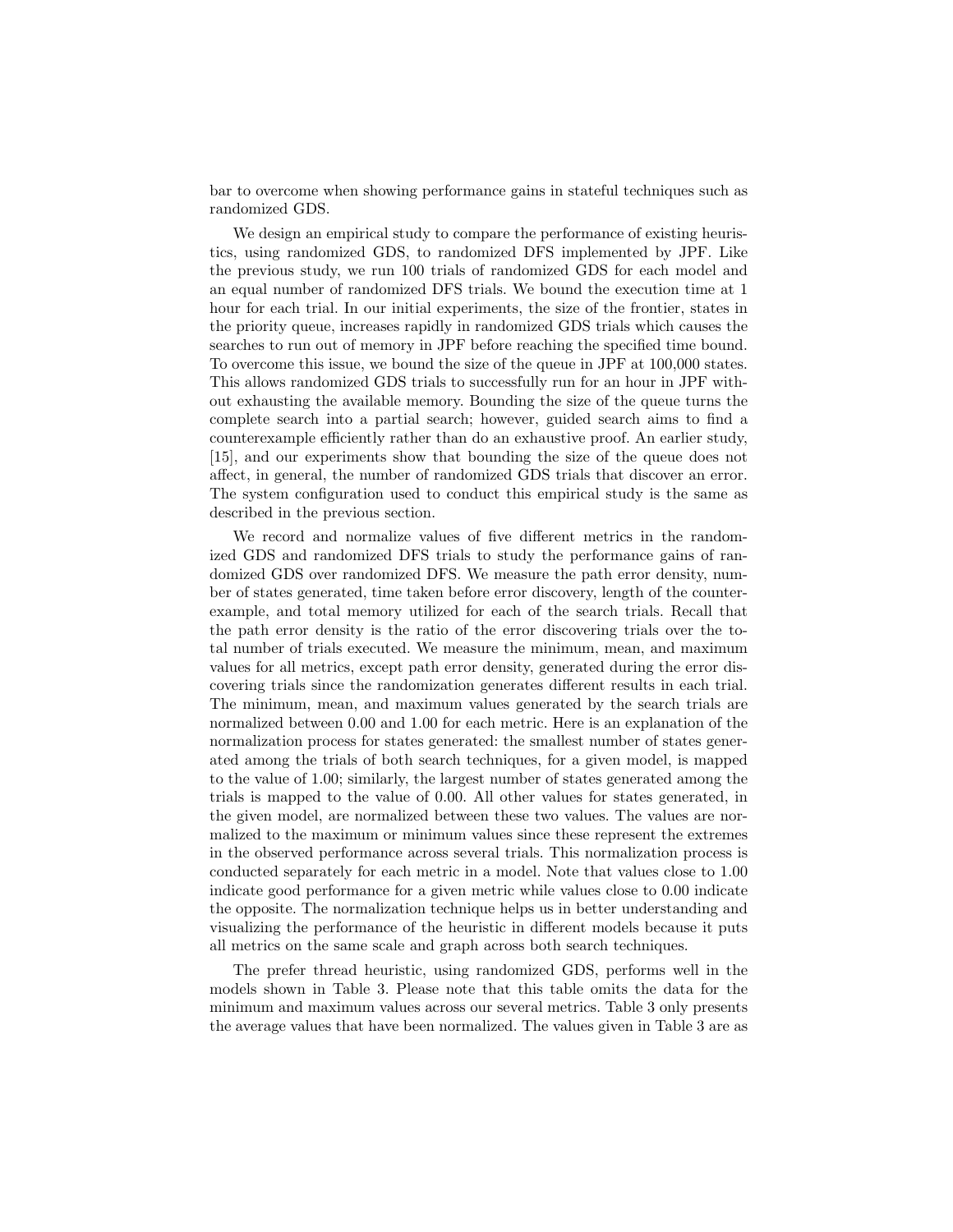Table 3. Comparing the average values generated in error discovering trials of randomized guided search (RGDS), using the Prefer Thread heuristic, and randomized DFS (DFS)

|                                         | <b>PED</b> |             | <b>States</b> |          | Time       |             | Trace      |             | Memory |                |
|-----------------------------------------|------------|-------------|---------------|----------|------------|-------------|------------|-------------|--------|----------------|
|                                         | <b>DFS</b> | <b>RGDS</b> |               | DFS RGDS | <b>DFS</b> | <b>RGDS</b> | <b>DFS</b> | <b>RGDS</b> |        | <b>DFSRGDS</b> |
| $\overline{\text{Accountsubtype}}(1,1)$ | 1.00       | 1.00        | 0.98          | 0.58     | 0.58       | 0.68        | 0.37       | 0.45        | 0.62   | 0.60           |
| $\overline{\text{Accountsubtype}}(2,2)$ | 1.00       | 1.00        | 1.00          | 0.59     | 0.99       | 0.60        | 0.42       | 0.36        | 0.99   | 0.37           |
| Wronglock(10,1)                         | 1.00       | 1.00        | 1.00          | 0.79     | 0.89       | 0.70        | 0.34       | 0.65        | 0.98   | 0.78           |
| Wronglock(1,1)                          | 1.00       | 1.00        | 0.89          | 0.52     | 0.55       | 0.94        | 0.70       | 0.49        | 0.58   | 0.56           |
| Wronglock(1,10)                         | 1.00       | 0.97        | 0.47          | 0.98     | 0.45       | 0.98        | 0.57       | 0.53        | 0.90   | 0.93           |
| Twostage(1,1)                           | 1.00       | 1.00        | 0.83          | 0.48     | 0.66       | 0.83        | 0.39       | 0.54        | 0.40   | 0.67           |
| Twostage(2,5)                           | 1.00       | 0.96        | 0.52          | 0.91     | 0.54       | 0.94        | 0.44       | 0.59        | 0.39   | 0.78           |
| Twostage(6,1)                           | 1.00       | 0.98        | 0.60          | 0.87     | 0.62       | 0.92        | 0.31       | 0.64        | 0.87   | 0.63           |
| Reorder(5,1)                            | 1.00       | 1.00        | 0.34          | 0.72     | 0.34       | 0.83        | 0.45       | 0.75        | 0.44   | 0.79           |
| Reorder(8,1)                            | 1.00       | 0.89        | 0.36          | 0.84     | 0.40       | 0.92        | 0.41       | 0.72        | 0.89   | 0.61           |
| ProdCons(1,16,4)                        | 0.67       | 0.87        | 1.00          | 0.88     | 0.99       | 0.85        | 0.55       | 0.72        | 1.00   | 0.67           |
| Twstage(7,1)                            | 0.41       | 0.73        | 0.42          | 0.76     | 0.42       | 0.89        | 0.17       | 0.58        | 0.97   | 0.53           |
| Wronglock(1,20)                         | 0.28       | 0.81        | 1.00          | 0.99     | 1.00       | 0.99        | 0.50       | 0.62        | 1.00   | 0.99           |
| Reorder(9,1)                            | 0.06       | 0.57        | 0.31          | 0.75     | 0.16       | 0.87        | 0.10       | 0.74        | 0.99   | 0.48           |
| Twostage(8,1)                           | 0.04       | 0.57        | 0.70          | 0.70     | 0.40       | 0.74        | 0.01       | 0.50        | 0.99   | 0.43           |
| Reorder(10,1)                           | 0.00       | 0.34        | 0.00          | 0.63     | 0.00       | 0.70        | 0.00       | 0.51        | 0.00   | 0.38           |

follows: path error density (PED), number of states (States), time taken (Time), length of counter-example (Trace), and memory utilized (Memory) measured in error discovering trials of randomized GDS and randomized DFS. In a large number of models, the path error density is the same, 1.00, for both randomized DFS and randomized GDS. In models where randomized DFS has a path error density of 1.00, finding an error is not difficult and results on these models do not convey much information on the effectiveness of the heuristic in randomized GDS. To overcome this problem, our study uses hard models generated in [31] to evaluate the true effectiveness of the heuristic, which are the last six entries in Table 3. For example, in the Wronglock(1,20) model, the measured path error density of randomized DFS is 0.28 while the path error density of the randomized GDS is dramatically higher at 0.81. The average values for states, time, and memory are close to 1.00 for both search techniques in the Wronglock(1,20) model; however, the average length of the counter-example for randomized GDS is smaller than the length of the counter-example recorded from the randomized DFS trials. In understanding the length of a counter-example, values closer to 1.00 depict a shorter counter-example while values close to 0.00 indicate a longer counter-example. There are other models like  $Reorder(9,1)$ , Twostage(8,1), and Reorder(10,1) where randomized GDS improves over randomized DFS. The high path error density of randomized GDS in models where randomized DFS struggles to find an error makes a compelling argument for the use of the heuristic in the given models. The results in Table 3 show that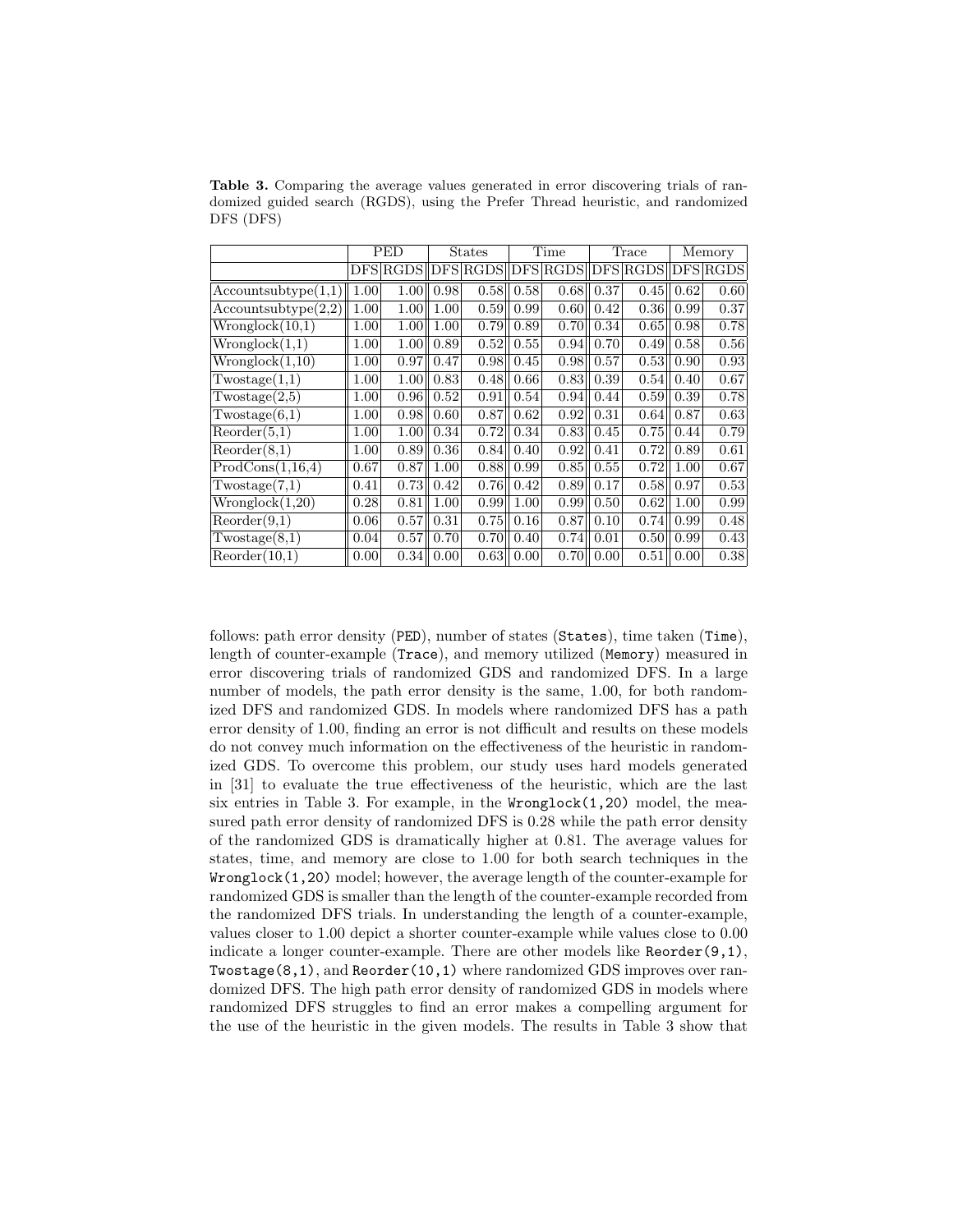randomized GDS, using the prefer thread heuristic, successfully overcomes the lower bound on the performance set by randomized DFS in the given models.

In Figure 3 we visualize the comparative performance of randomized DFS and randomized GDS using the prefer thread heuristic for the models shown in Table 3. The minimum, mean, and maximum values for all the different metrics and models are aggregated in Figure  $3(a)$ . The different edges along the graph show which search technique generates the best and worst boundary values. The points in the graph along the axis where  $x = 0$  show all the worst values that are contributed by randomized DFS for the measured metrics while the points along the axis where  $y = 0$  show all the worst values generated by randomized GDS. Similarly, points along  $x = 1$  represent the best values contributed by randomized DFS while points along  $y = 1$  represent the best values contributed by randomized GDS. The points above the dashed diagonal line in Figure  $3(a)$ show the values of the metrics where randomized GDS improves over randomized DFS. In general, there is a high density of points above the diagonal that show for the given set of models, it is more effective to use randomized GDS, with prefer thread heuristic, over randomized DFS. There is also a high density of points in the upper right corner of the graph. These points represent the values where both randomized GDS and randomized DFS perform well and do not help us in evaluating the true effectiveness of the search and heuristic over randomized DFS. We now look at each of the metrics separately to understand the areas in which randomized GDS scores over randomized DFS.

There are three metrics where randomized GDS clearly outperforms randomized DFS in the benchmark suite using the prefer thread heuristic. These three metrics are the path error density, length of the counter-example, and time taken before error discovery as shown in Figure 3(b), (c), and (d) respectively. The points in the upper right corner of the graph in Figure 3(b) show that in all trials, both search techniques are equally successful in finding the error; however, points that are above the dashed diagonal line show that a larger number of randomized GDS trials find an error in models where only a small number of randomized DFS trials find an error. The high path error density of randomized GDS is a very compelling measure that depicts the improvement of randomized GDS over randomized DFS. Randomized GDS also performs extremely well in generating shorter counter-examples. The high density of points above the diagonal in Figure 3(c) indicates that randomized GDS has dramatically shorter counterexamples compared to randomized DFS across all the models in test. Similarly, the distribution of points in Figure 3(d) indicates that randomized GDS takes less time to find an error when compared to randomized DFS.

In Figure 3(e) it is hard to discern which search technique performs better in generating fewer number of states before error discovery; however, the randomized DFS clearly outperforms randomized GDS in the amount of memory utilized as shown in Figure 3(f). Randomized GDS maintains the frontier of states that need to be explored. The increasing frontier size, however, has a dramatic impact on the memory usage. The unbounded priority queue in JPF causes a serious explosion in memory usage while executing the randomized GDS. In fact,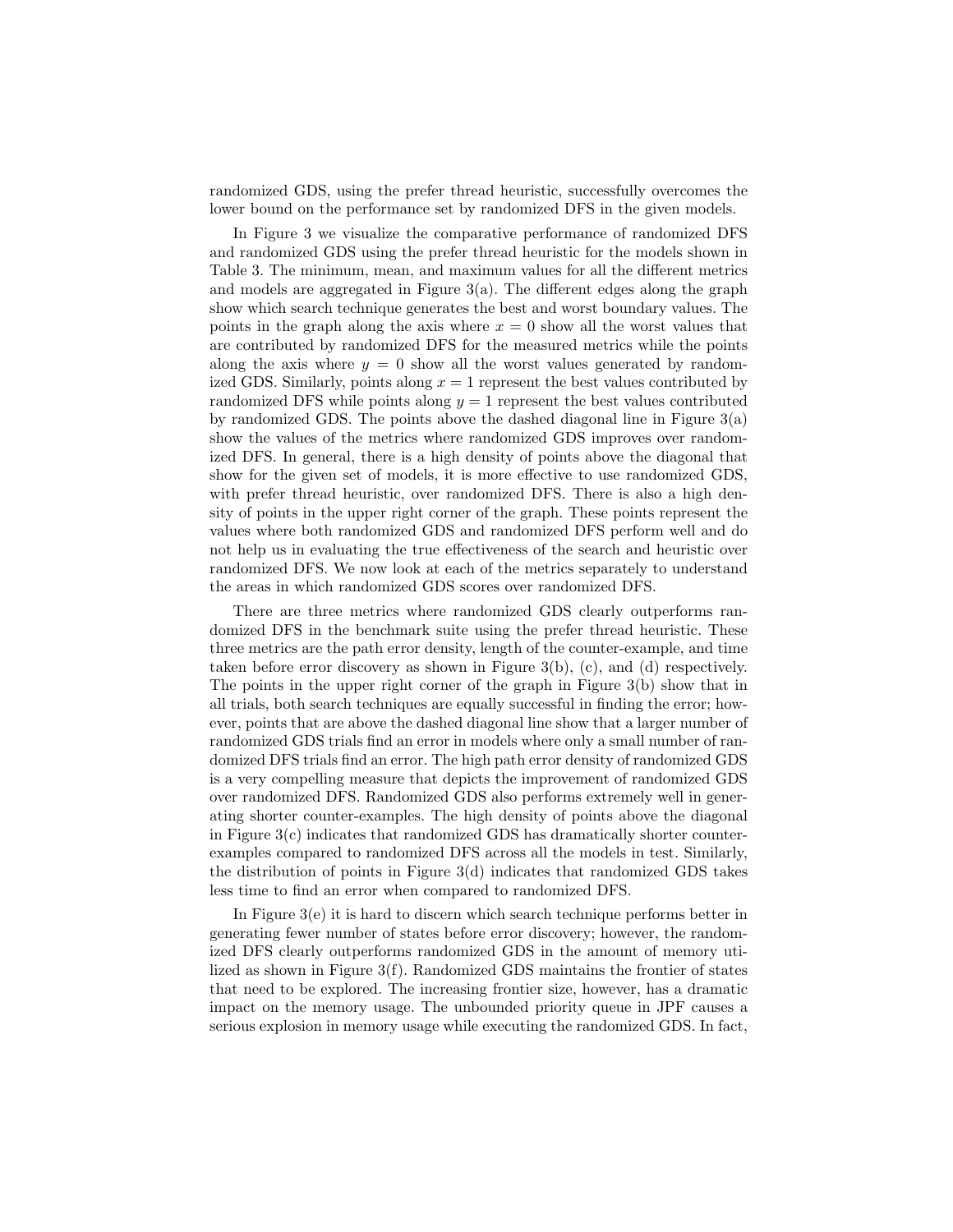

Fig. 3. Visualizing the normalized minimum, mean, and maximum values of different metrics comparing randomized GDS, using the Prefer Threads heuristic, to randomized DFS. (a) An aggregation of all values for the different metrics. (b) Values comparing path error density. (c) Values comparing length of counter-example. (d) Values comparing time taken before error discovery. (e) Values comparing number of states generated. (f) Values comparing memory usage.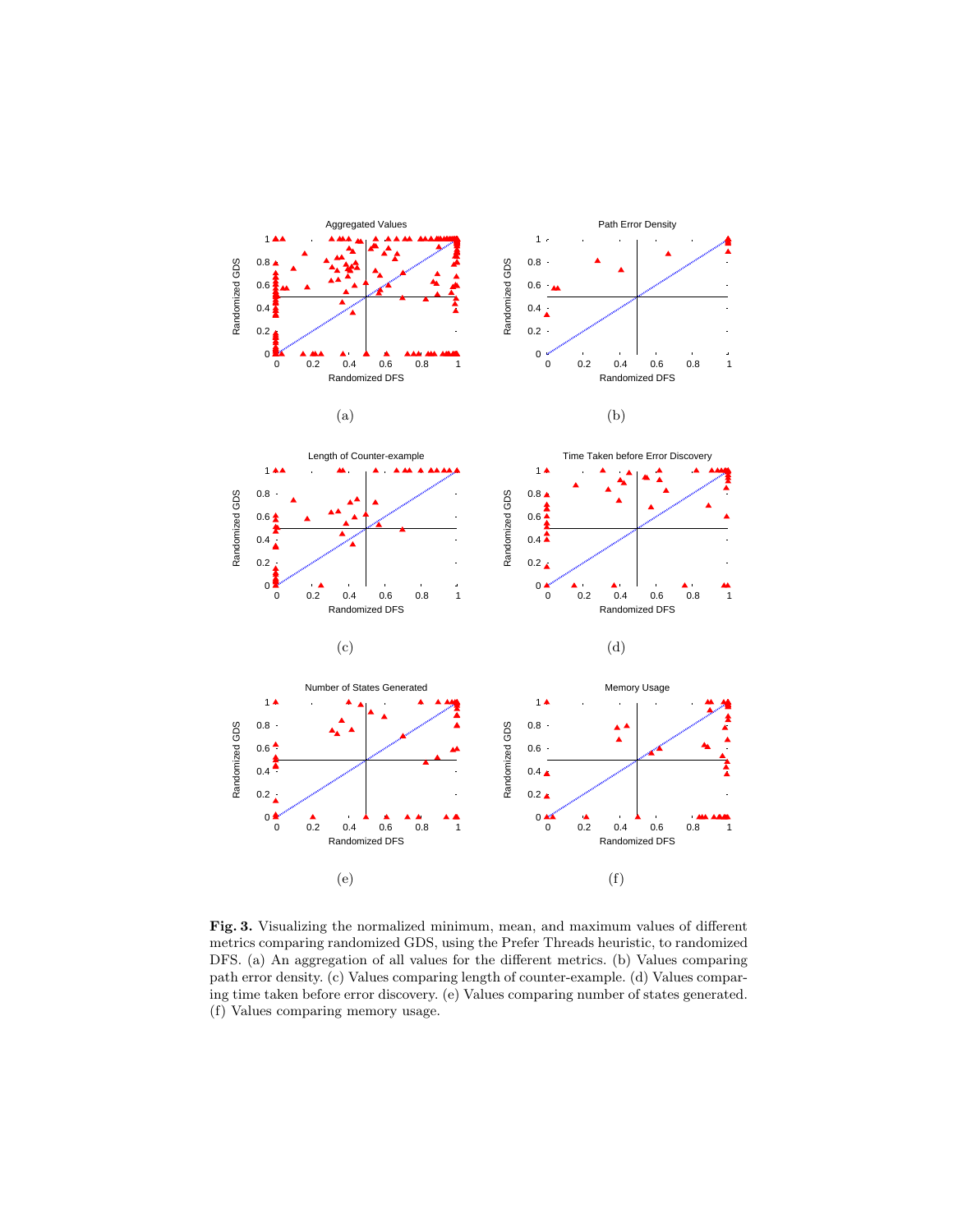Table 4. Comparison of results using the Most Blocked Heuristic with a randomized guided search (RGDS) to results from randomized DFS (DFS)

|                                           | <b>PED</b> |                                                  | <b>States</b> |  | Time             |                             | Trace            |  | Memory           |      |
|-------------------------------------------|------------|--------------------------------------------------|---------------|--|------------------|-----------------------------|------------------|--|------------------|------|
|                                           |            | DFS RGDS  DFS RGDS  DFS RGDS  DFS RGDS  DFS RGDS |               |  |                  |                             |                  |  |                  |      |
| $Clean(1,1,12)$    1.00                   |            |                                                  | 1.00  0.09    |  | 0.59  0.52       |                             | $0.87$   0.34    |  | 0.25  0.42       | 0.65 |
| $Piper(2,4,4)$   1.00                     |            |                                                  | 1.00  0.96    |  | $0.65$    0.96   |                             | $0.63$    $0.60$ |  | $0.85$    $0.94$ | 0.25 |
| $\text{Piper}(2,8,4)$ 0.96                |            |                                                  | 0.00  0.92    |  | 0.00  0.92       | $0.00$    $0.\overline{52}$ |                  |  | 0.00  0.47       | 0.00 |
| $ {\rm Clean}(10,\overline{10,1})  0.96 $ |            |                                                  | 0.00  0.95    |  | 0.00  0.96       |                             | 0.00  0.37       |  | 0.00  0.85       | 0.00 |
| $\overline{\text{Piper}(2,16,8)}$ 0.00    |            |                                                  | $0.00$   0.00 |  | $0.00$    $0.00$ |                             | 0.00  0.00       |  | 0.00  0.00       | 0.00 |

Table 5. Comparison of results using the Interleaving Heuristic with a randomized guided search (RGDS) to results from randomized DFS (DFS)

|                                        | <b>PED</b> |  | <b>States</b>  |  | Time           |                                                  | Trace         |  | Memory           |      |
|----------------------------------------|------------|--|----------------|--|----------------|--------------------------------------------------|---------------|--|------------------|------|
|                                        |            |  |                |  |                | DFS RGDS  DFS RGDS  DFS RGDS  DFS RGDS  DFS RGDS |               |  |                  |      |
| Airline $(6,1)$   1.00                 |            |  | 1.00  0.75     |  | $0.99$ 0.74    |                                                  | $0.99$ 0.22   |  | $0.62$    $0.53$ | 0.90 |
| Airline $(6,2)$    1.00                |            |  | 1.00  0.96     |  | 1.00  0.95     |                                                  | 1.00 0.25     |  | 0.60  0.89       | 0.97 |
| Raxextended $(4,3)$    1.00            |            |  | 1.00  0.96     |  | $0.99$   0.96  |                                                  | 1.00  0.67    |  | $0.99$    $0.87$ | 0.96 |
| Airline $(20,4)$   0.03                |            |  | 0.00  0.55     |  | 0.00  0.59     |                                                  | 0.00  0.47    |  | 0.00  0.39       | 0.00 |
| Airline $(20,3)$    0.01               |            |  | $0.00$    1.00 |  | $0.00$    1.00 |                                                  | $0.00$   1.00 |  | $0.00$    1.00   | 0.00 |
| $\overline{\text{Airline}(20,2)}$ 0.01 |            |  | $0.00$    1.00 |  | $0.00$   1.00  | 0.00                                             | 1.00          |  | $0.00$    1.00   | 0.00 |

as mentioned earlier, we restrict the size of the priority queue to only 100,000 states so that 7 GB of RAM is not exhausted before reaching the specified time bound. Overall, across the different metrics, randomized GDS using the prefer thread heuristic improves performance over randomized DFS by effectively finding counter-examples and generating shorter counter-examples.

We present results for the most blocked, interleaving, and choose free heuristics in Table 4, Table 5, and Table 6 respectively. These heuristics do not perform too well on the class of models for which they are designed, and the comparison with randomized DFS makes these heuristics even less appealing in our benchmarks. The randomized DFS path error density for Piper(2,8,4) model is 0.96 while the path error density of randomized GDS using the most blocked heuristic as seen Table 4 is 0.00. Similar behavior is seen for the model Clean(10,10,1). We also present results for the interleaving heuristic shown in Table 5 and the choose free heuristic shown in Table 6. These heuristics do not overcome the randomized DFS lower bound and are not effective in generating counter-examples for these models. The sub-par performance of these heuristics argues a greater need to design heuristics that minimally overcome the performance of randomized DFS and better identify models where they are effective.

The results in this section indicate that given the correct heuristic for a model, randomized GDS is effective in finding errors in the models where randomized DFS struggles. It is also important to note that better error discovery,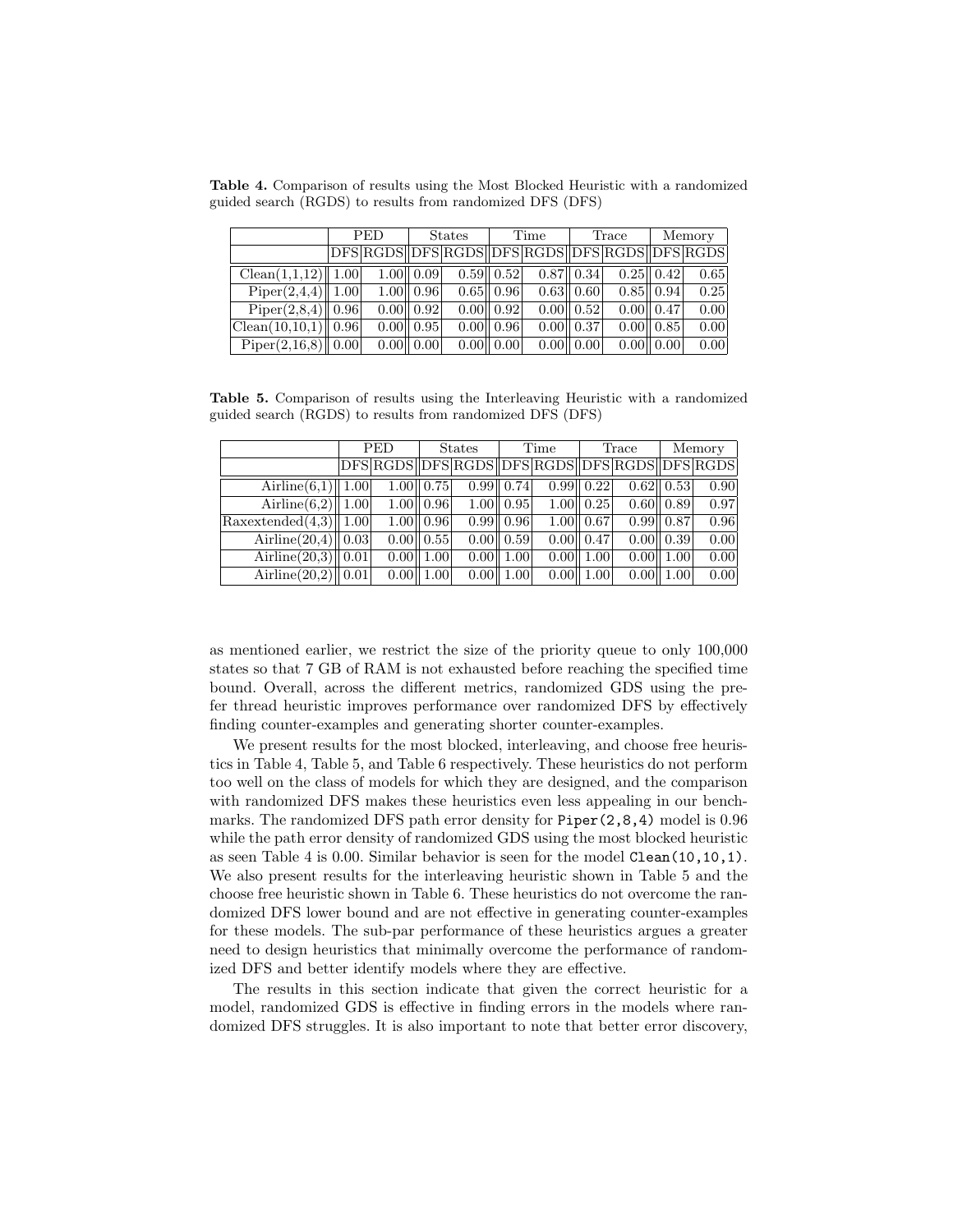Table 6. Comparison of results using the Choose Free Heuristic with a randomized guided search (GDS) to results from randomized DFS (DFS)

|                                    | <b>PED</b> |            | <b>States</b>    |                                                  | Time        |  | Trace       |  | Memory           |      |
|------------------------------------|------------|------------|------------------|--------------------------------------------------|-------------|--|-------------|--|------------------|------|
|                                    |            |            |                  | DFS RGDS  DFS RGDS  DFS RGDS  DFS RGDS  DFS RGDS |             |  |             |  |                  |      |
| $\text{Deos}(\text{true})$    1.00 |            | 1.00  0.72 |                  |                                                  | 0.97  0.56  |  | 0.96  0.36  |  | 0.95  0.60       | 0.92 |
| $\text{Replicated}(5,2) \mid 0.97$ |            |            | $0.00 \mid 0.81$ |                                                  | 0.00  0.87  |  | 0.00  0.57  |  | $0.00$    0.88   | 0.00 |
| RWNoExpChk    0.77                 |            |            | $1.00$ 0.97      |                                                  | $0.72$ 0.72 |  | $0.55$ 0.75 |  | $0.99$    $0.94$ | 0.69 |

shorter counter-examples, and lesser error discovery time in randomized GDS comes at the cost of increased memory usage due to the large search frontier.

### 5 Conclusions and Future Work

This paper presents a new randomized GDS algorithm that completely shuffles states in the priority queue with equal heuristic rankings. The algorithm is easily implemented, efficient, and has low-overhead in terms of memory and time. We show that full randomization of the guided search improves the effectiveness of the search over regular guided search. To evaluate the performance of randomized GDS using a particular heuristic, we compare it with randomized DFS because randomized DFS creates a lower bound for establishing performance gains in directed model checking. Also, when the heuristic is correctly matched to the models and properties, the new randomized GDS algorithm outperforms randomized DFS in both the effectiveness of the search in finding counter-examples and the length of the counter-examples. This approach is timely given the recent explosion in computation resources and can be easily distributed to several computation nodes to improve the likelihood of error discovery.

There is a need to explore other avenues for combining randomization and directed model checking. For example, can we use randomization to balance exploring new parts of the behavior space and use heuristics to exploit the information available about the model? Also, as we develop heuristics appropriate for use in a randomized GDS algorithm, there is a need to understand the intended problem domain for the heuristic. In other words, we need to characterize heuristics in terms of the models for which they are expected to be effective. Without this characterization, it is not obvious which heuristic best fits a given property and model. There also a need to define language and metrics to characterize heuristics for their intended problem domains. An interesting avenue of research is to use something similar to the "Patterns" categorization for specifications [3].

#### References

1. J. Barnat, L. Brim, and J. St. Distributed LTL model checking in SPIN. In Proceedings of the 8th International SPIN workshop on Model Checking of Software, pages 200–216. Springer-Verlag New York, Inc., 2001.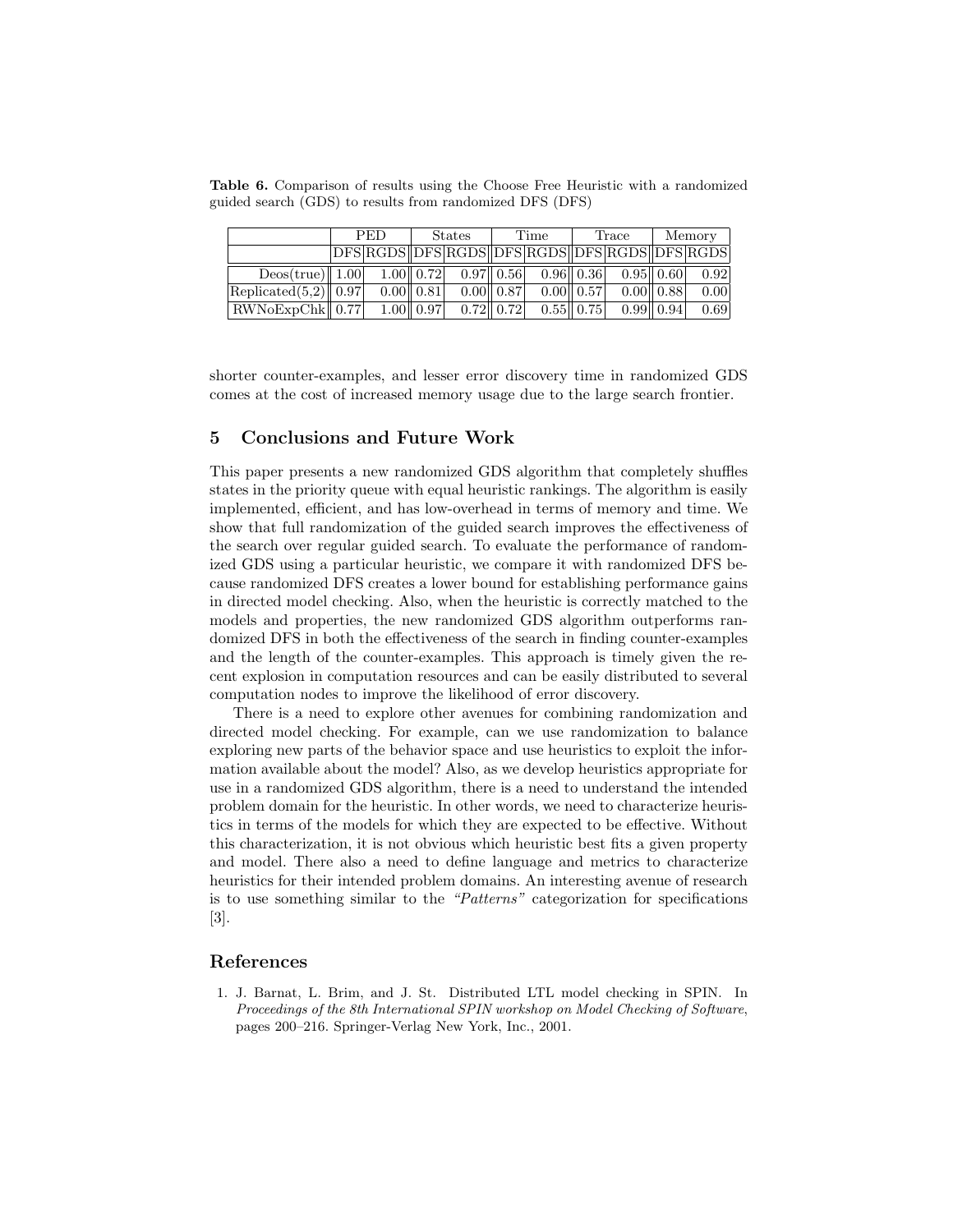- 2. J. Barnat, L. Brim, I. Černá, P. Moravec, P. Ročkai, and P. Šimeček. DiVinE A Tool for Distributed Verification (Tool Paper). In Computer Aided Verification, volume 4144/2006 of LNCS, pages 278–281. Springer Berlin / Heidelberg, 2006.
- 3. M. B.Dwyer, G. S. Avrunin, and J. C. Corbett. Property specification patterns for finite-state verification. In Mark Ardis, editor, Proc. 2nd Workshop on Formal Methods in Software Practice (FMSP-98), pages 7–15, New York, 1998. ACM Press.
- 4. L. Brim, I. Cerna, P. Moravec, and J. Simsa. How to order vertices for distributed LTL model-checking based on accepting predcessors. Electronic Notes in Theoretical Computer Science, 135(2):3–18, February 2006.
- 5. E. M. Clarke, E. A. Emerson, and A. P. Sistla. Automatic verification of finitestate concurrent systems using temporal logic specifications. ACM TOPLAS, 8(2), 1986.
- 6. M. B. Dwyer, S. Elbaum, S. Person, and R. Purandare. Parallel randomized statespace search. In Proceedings of the 29th International conference of Software Engineering. To Appear, 2007.
- 7. M. B. Dwyer, S. Person, and S. Elbaum. Controlling factors in evaluating pathsensitive error detection techniques. In SIGSOFT '06/FSE-14: Proceedings of the 14th ACM SIGSOFT international symposium on Foundations of software engineering, pages 92–104, New York, NY, USA, 2006. ACM Press.
- 8. S. Edelkamp and S. Jabar. Large-scale directed model checking LTL. In A. Valmari, editor, 13th International Workshop on Model Checking of Software (SPIN'06), volume 3925 of Lecture Notes in Computer Science, pages 1–18. Springer, 2006.
- 9. S. Edelkamp, A. L. Lafuente, and S. Leue. Directed explicit model checking with HSF-SPIN. In Proc. of the 7th International SPIN Workshop, number 2057 in Lecture Notes in Computer Science. Springer-Verlag, 2001.
- 10. S. Edelkamp, A. L. Lafuente, and S. Leue. Trail-directed model checking. In Scott D. Stoller and Willem Visser, editors, Electronic Notes in Theoretical Computer Science, volume 55. Elsevier Science Publishers, 2001.
- 11. S. Edelkamp and T. Mehler. Byte code distance heuristics and trail direction for model checking Java programs. In Workshop on Model Checking and Artificial Intelligence (MoChArt), pages 69–76, 2003.
- 12. Y. Eytani, K. Havelund, S. D. Stoller, and S. Ur. Toward a framework and benchmark for testing tools for multi-threaded programs. Concurrency and Computation: Practice & Experience, to appear.
- 13. Y. Eytani and S. Ur. Compiling a benchmark of documented multi-threaded bugs. In Proceedings of the Workshop on Parallel and Distributed Systems: Testing and Debugging, page 266a, Los Alamitos, CA, USA, 2004. IEEE Computer Society.
- 14. E. Farchi, Y. Nir, and S. Ur. Concurrent bug patterns and how to test them. In IPDPS '03: Proceedings of the 17th International Symposium on Parallel and Distributed Processing, page 286.2, Washington, DC, USA, 2003. IEEE Computer Society.
- 15. A. Groce and W. Visser. Model checking Java programs using structural heuristics. In International Symposium on Software Testing and Analysis, pages 12–21, July 2002.
- 16. P. Haslum. Model checking by random walk. In Proceedings of ECSEL Workshop,, 1999.
- 17. G. J. Holzmann. The model checker SPIN. IEEE Trans. Softw. Eng., 23(5):279– 295, 1997.
- 18. G. J. Holzmann. The design of a distributed model checking algorithm SPIN. FMCAD 2006 Invited Presentation, November 2006.